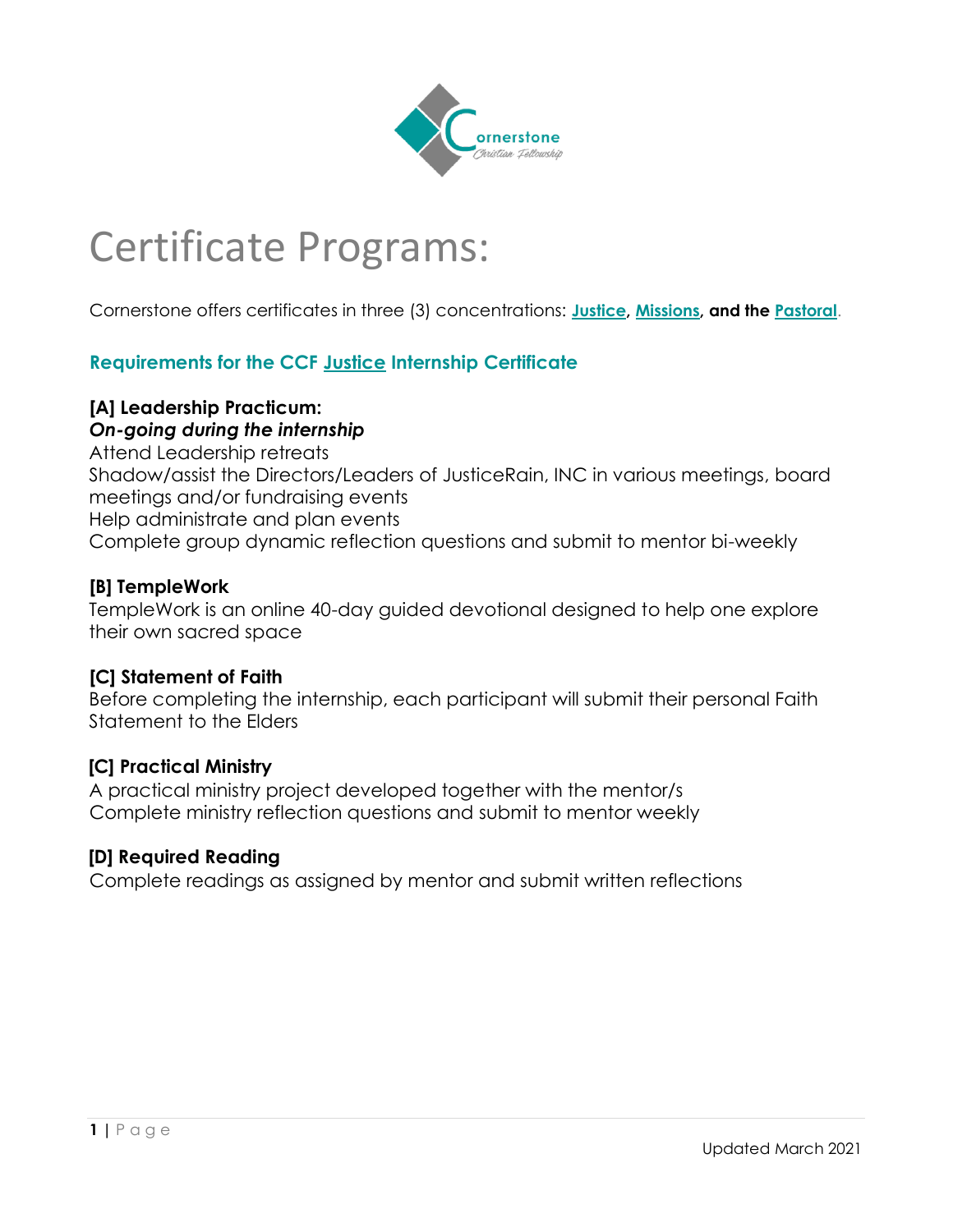# **Requirements for the CCF Missions Internship Certificate**

# **[A] Leadership Practicum:**

#### *On-going during the internship*

Attend Leadership retreats

Shadow/assist the Pastors/elders in various meetings and/or pastoral visitations Help administrate and plan ministry events

Complete group dynamic reflection questions and submit to mentor bi-weekly

#### **[B] Mission Mentorship**

Connect with an experienced missionary and learn their missions story Work with mentor/s in choosing the missionary, they can be local or global Work with mentor/s in preparing for the meeting/s

#### **[C] Practical Preparation (fund-raising, language, specific cultural training)**

Work with mentor/s in practical preparation for a short or long- term mission trip

#### **[D] Discovery Short-term Mission Trip**

It is encouraged, but not mandated, to have a cross-cultural ministry experience

#### **[E] TempleWork**

TempleWork is an online 40-day guided devotional designed to help one explore their own sacred space

#### **[F] Statement of Faith**

Before completing the internship, each participant will submit their personal Faith Statement to the Elders

#### **[G] Practical Ministry**

A practical ministry project developed together with the mentor/s Complete ministry reflection questions and submit to mentor weekly

#### **[H] Required Reading**

Complete readings as assigned by mentor and submit written reflections